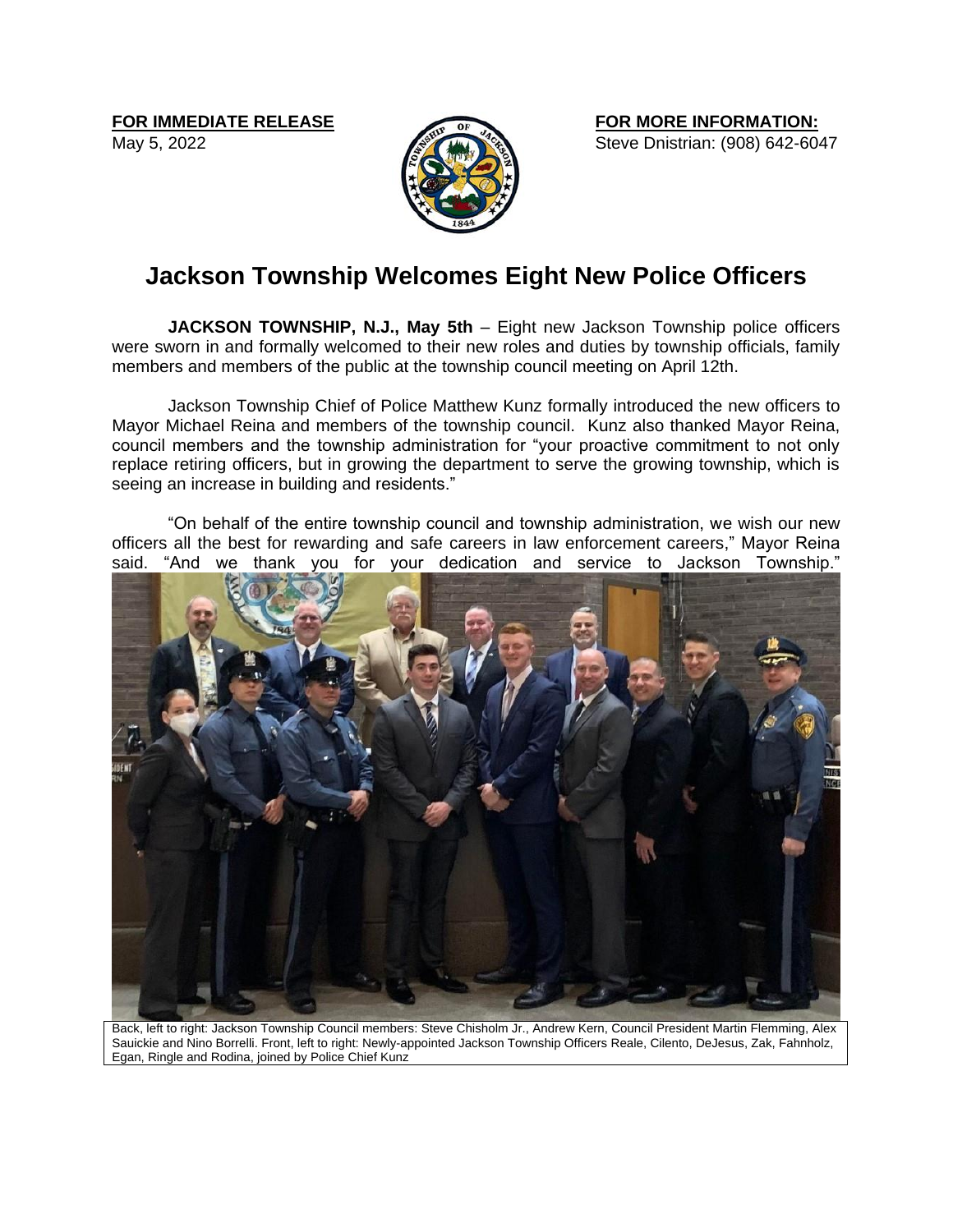

Left to right: Newly-appointed Jackson Township Officers Reale, Cilento, DeJesus, Zak, Egan, Ringle, Fahnholz and Rodina, jointed by Police Chief Kunz

The new officers are:

**Kayla Reale, badge number 334**: Reale is a longtime resident of Jackson and a 2013 graduate of Jackson Memorial High School. She graduated from Ocean County College in 2015 and then from Kean University in 2017. Most recently, Reale worked as a vet tech in Howell and in retail at the Jackson Premium Outlets. Reale will be attending the Basic Police Class at the Ocean County Police Academy, which begins at the end of April.

**Matthew Cilento, badge number 335:** A longtime resident of Jackson and a 2014 graduate of Jackson Liberty High School, Cilento is currently an active member of the United States Army Reserve. He graduated the Special Law Enforcement Officer (SLEO) II class at the Ocean County Police Academy in 2018 and served as a SLEO II with the Point Pleasant Beach Police Department. He was hired as a SLEO II officer with the Jackson Police Department in March 2019 and has served in that position until being appointed as a full-time officer. Cilento will be attending the waiver class at the Ocean County Police Academy to obtain his full police certification.

**David DeJesus, badge number 336:** Also a longtime resident of Jackson and a 2017 graduate of Jackson Memorial High School, DeJesus attended Towson University and Kean University. He graduated from the SLEO II class at the Ocean County Police Academy in 2020 and served as a SLEO II officer with the Point Pleasant Beach Police Department and the Lambertville Police Department before being hired as a SLEO II with the Jackson Police Department in March 2021. He has served in that position until being appointed as a full-time officer. DeJesus will be attending the waiver class at the Ocean County Police Academy to obtain his full police certification.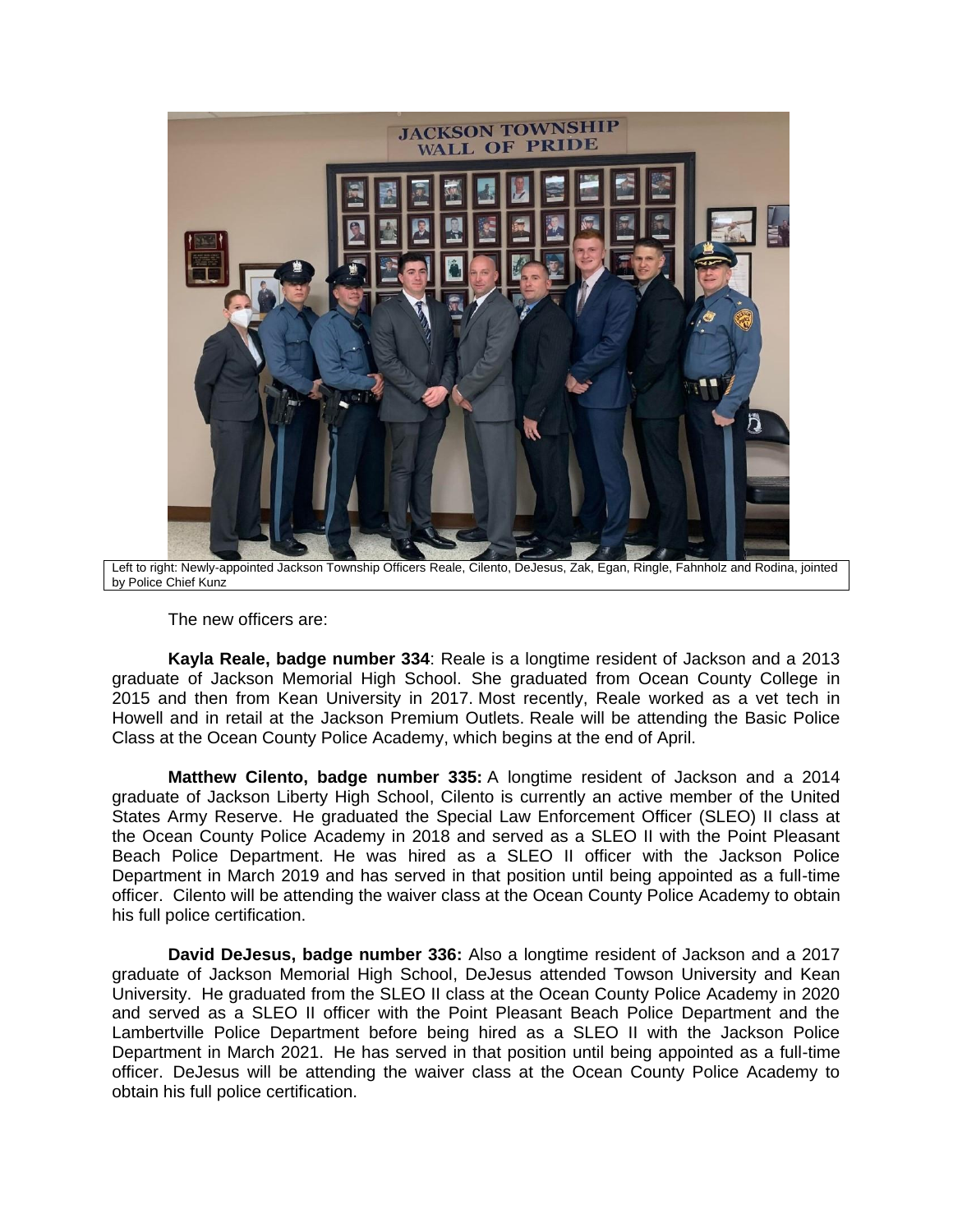**Michael Zak badge 337:** Zak is a longtime resident of Jackson and a 2016 graduate of Jackson Liberty High School. He graduated from Stockton University in 2020 with a degree in criminal justice. He graduated from the SLEO I class at the Monmouth County Police Academy in 2019 and from the SLEO II class at the Monmouth Police Academy in 2021 and worked as a SLEO I and SLEO II with the Deal Police Department until being hired by Jackson. Zak will be attending the waiver class at the Ocean County Police Academy to obtain his full police certification.

**Riley Fahnholz, badge 338:** Fahnholz, a longtime Jackson resident and a 2019 graduate of Jackson Liberty High School, graduated from Ocean County College in 2021 with a degree in applied science. Most recently, he was employed by Allied Security Company. Fahnholz will be attending the Basic Police Class at the Ocean County Police Academy which begins at the end of April.

Additionally, the following officers were hired through the newly-enacted alternate route process, which is legislation that permits a civil service exam exemption for current police officers who have successfully completed police academy training, as approved by the New Jersey Police Training Commission (PTC). This allows agencies in the state to consider police officers who are already trained and experienced for selection.

**Kenneth Egan, badge 339:** A resident of Manahawkin and a 2005 graduate of Manchester Township High School, Egan attended Ocean County College. He graduated from the SLEO II class at the Ocean County Police Academy in 2008 and served as a SLEO II for the Seaside Park Police Department and Asbury Park Police Department. He graduated from the Camden County Police Academy in 2014 and has served as a police officer with the Camden County Police Department since that time. While there, he has served in the patrol division, neighborhood response unit, criminal suppression team, detective bureau, auto theft unit task force and on an ATF task force investigating violent crimes involving firearms. Egan's most recent assignment with the detective bureau was as a member of the shooting response team. After completing in service training, Egan will enter the field training program and then be assigned to a patrol squad.

**Anthony Ringle, badge 340:** Ringle is a resident of Lanoka Harbor and a 2003 graduate of the Lacey Township High School. He attended Delaware Valley College and Ocean County College. He graduated from the Basic Police Class at the Ocean County Police Academy in 2006 and worked as a SLEO I and SLEO II with the Seaside Heights Police Department before being hired as a full-time officer with the Island Heights Police Department in 2007. In 2016, Ringle was hired as a full-time police officer with the Plumsted Police Department, where he most recently served as a detective. He also served the department as a field training officer, humane law enforcement officer, internal affairs investigator and oversaw the department's body-worn camera program. After completing in service training, Ringle will enter the field training program and then be assigned to a patrol squad.

**Zachery Rodina, badge 341:** A resident of Brick and a 2008 graduate of Brick High School, Rodina attended Ocean County Vocational School and POST University, and also worked as an electrician. He graduated from the SLEO II class at the Ocean County Police Academy in 2018 and then also the Basic Waiver Class at the Ocean County Police Academy in 2019, where he received his police certification. He worked as a SLEO II for the Point Pleasant